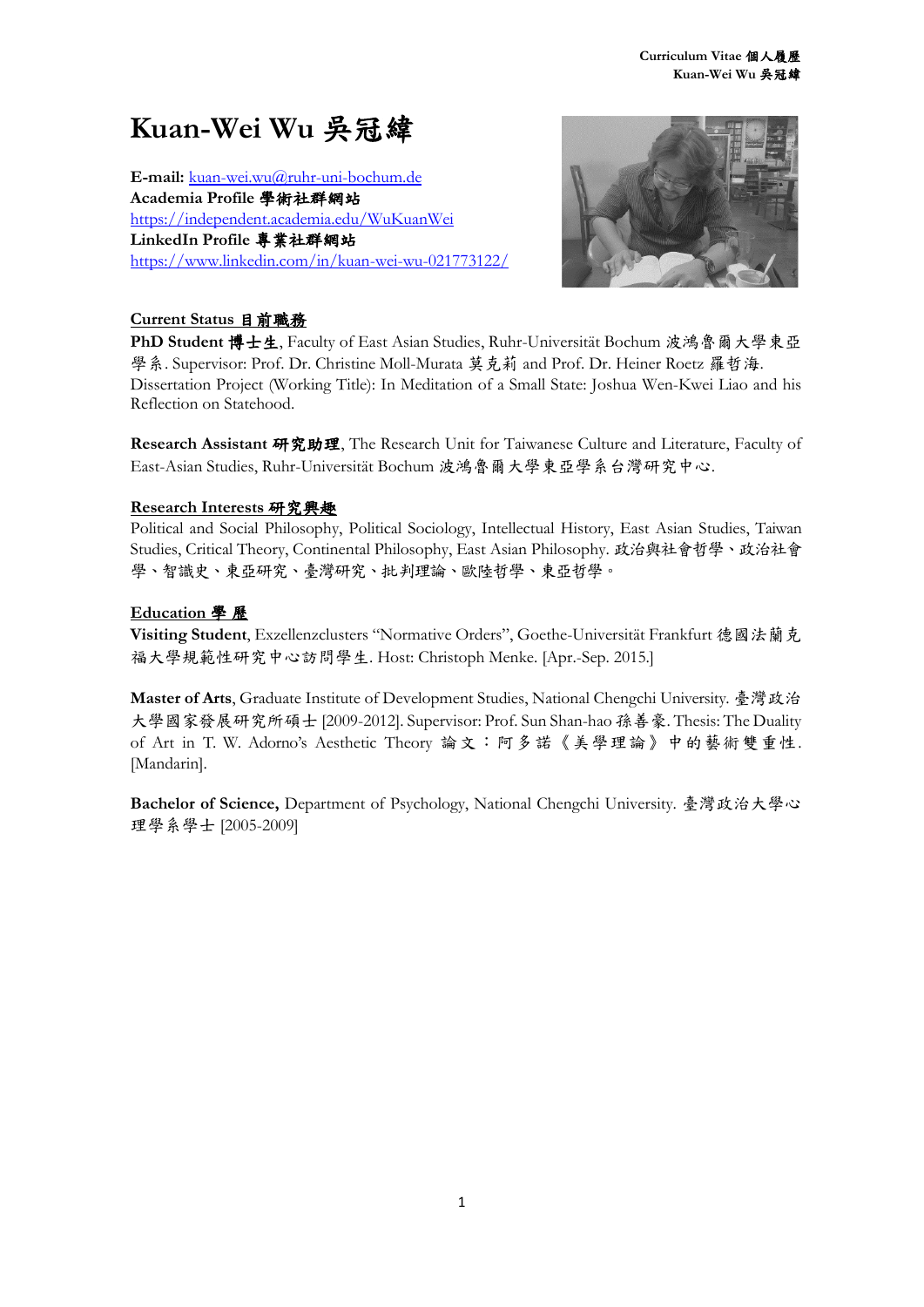#### **Selected Bibliography** 著作選錄

## **Edited Books** 編輯著書

2021. *Selected Papers of Joshua Wen-Kwei Liao* 廖文奎文獻選輯. Taipei: National Taiwan University Press 台灣大學出版中心. [Co-Edited with Wu Rwei-ren吳叡人] [Mandarin].

2022. *Selected Papers of Lin Mosei* 林茂生文獻選輯. Taipei: National Taiwan University Press 台灣大 學出版中心. [As Compilator. Co-editors: Yeh Hao葉浩 and Yeh Ting-ting葉亭葶] [Mandarin].

## **Translated Book** 翻譯著書

Forthcoming. *Politics and the Order of Love. An Augustinian Ethic of Democratic Citizenship* 政治與愛的秩 序:民主公民精神的奧古斯丁學說倫理. Taipei: SMC Publishing 南天書局. [Author: Eric Gregory] [Mandarin].

## **Book Chapter** 著書論文

2018. Anti-democracy in Democracy: On Authoritarian Personality 民主政治中的反民主因子─淺 談「權威性人格」. Pp. 61-66 in: *Who governs Taiwan?* 菜市場政治學. Taipei: Rive Gauche Publishing House 左岸文化. [Mandarin].

#### **Journal Articles** 期刊論文

2017. Bibliography of Prof. Shan-Hao Sun 孫善豪教授著作列表, *SOCIETAS: A Journal for Philosophical Study of Public Affairs* 政治與社會哲學評論, 62: 221-228. [Co-authored with Lee Wei李 煒] [Mandarin].

2011. Reflection on Art's Autonomy from Culture Industry 從文化創意產業反思藝術的自主性, *Culture Studies Bimonthly* 文化研究月報, 120: 33-38. [Mandarin].

#### **Conference Papers** 研討會論文

2022. Speaking Softly Formosan, *Courrier des Formosans* 鄉訊 in the Overseas Taiwanese Nationbuilding Discourses. The 19th Annual Conference of European Association of Taiwan Studies. Cyprus: University of Central Lancashire Cyprus Campus (Hybrid Event). Apr. 2022. [English]

2021. Late Thoughts of Joshua Wen-Kwei Liao (1905 – 1952). The 17th & 18th Annual Conference of European Association of Taiwan Studies. Brno: Masaryk University (Virtual Event). Apr. 2021. [English]

2020. Post-war Legitimation Crisis. Intellectual Discourses in Formosa (1945 – 1947). XXXI. Tagung der Deutschen Vereinigung für Chinastudien (DVCS). Zürich: Asien-Orient-Institut, Universität Zürich (Virtual Event). Nov. 2020. [English]

2020. Sit-chûn Movement- A Taiwanese Philosophy. 2020 SOAS Centre of Taiwan Studies Summer School Workshop. London: SOAS (Virtual Event). July. 2020. [English]

2018. In Meditation of a Small State: Joshua Wen-Kwei Liao and his Statehood Reflection 小國的理 念─廖文奎及其國家思想. 2018 Annual Conference of Taiwan Philosophy Association 臺灣哲學 學會 2018 年會. Taipei: National Chengchi University 台北: 政治大學. Nov. 2018. [Mandarin]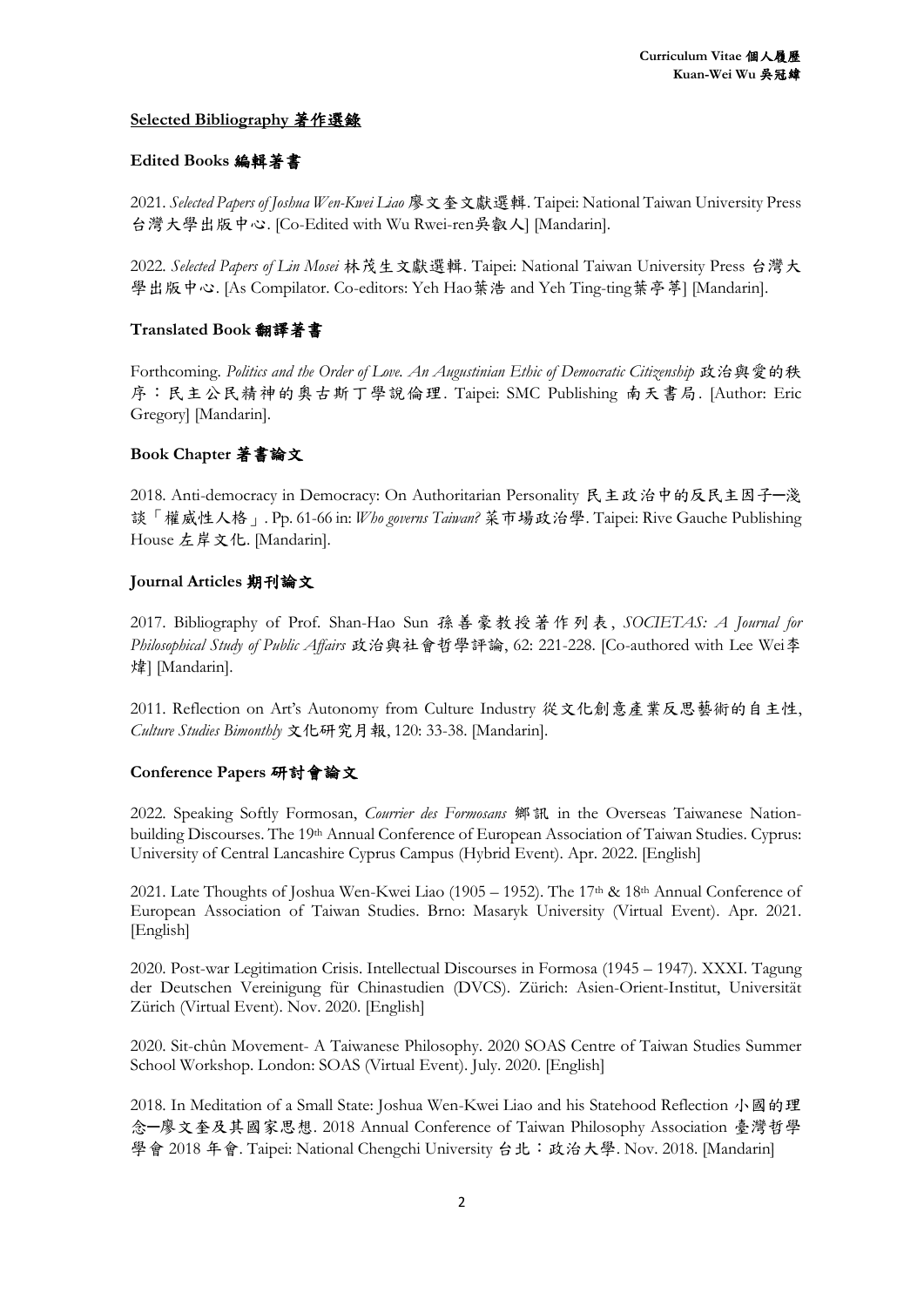2018. In Meditation of a Small State: Joshua Wen-Kwei Liao and his Statehood Reflection. 4th Conference on Contemporary Philosophy in East Asia (CCPEA) 2018. Taipei: National Chengchi University台北:政治大學. Aug. 2018. [English]

2015. On Adorno's Inquiry for Moral Philosophy 阿多諾的道德哲學問題. 2nd Cross-strait Social Critical Theories Consortium 第二屆兩岸社會批判理論論壇. Hsinchu: Jiaotung University 新竹: 交通大學. Nov. 2015. [Mandarin].

2014. Identity of non-Identity: Adorno and Derrida 非同一的同一性:阿多诺与德里达之比较. 1st Cross-strait Social Critical Theories Consortium 第一屆兩岸社會批判理論論壇. Nanjing: Nanjing University 南京:南京大學. Apr. 2014. [Mandarin].

2013. The Duality of Art in T. W. Adorno's Aesthetic Theory 阿多諾《美學理論》中的藝術雙重性. 2013 Annual Conference of Taiwan Philosophy Association 臺灣哲學學會 2013 年會. Hsinchu: Tsinghua University 新竹:清華大學. Oct. 2013. [Mandarin].

## **Public Seminar** 公眾討論會

2022. [Taiwan Tea. Ars Vivendi of Multifaceted Colonialism.](https://www.burg-huelshoff.de/programm/kalender/traumata-erben-1) 2022 Fluctoplasma "haunting|heritage: wie wir Trauma erben" Art Festival. Münster: Burg Hülshoff. Mar. 2022. [co-presentation with Chien Hung-yi 簡宏逸].

2021. [Political Philosophical Thought of Joshua Wen-Kwei Liao](https://www.facebook.com/events/%E5%9C%8B%E5%8F%B2%E9%A4%A8academia-historica/-2021-%E5%B9%B4-%E5%85%A8%E5%B3%B6%E6%96%87%E5%8C%96%E8%AC%9B%E6%BC%94%E6%9C%83%E5%BB%96%E6%96%87%E5%A5%8E%E7%9A%84%E6%94%BF%E6%B2%BB%E5%93%B2%E5%AD%B8%E6%80%9D%E6%83%B3/402718304286221/) 廖文奎的政治哲學思想. 2021 Fomorsa Islandwide Public Culture Forum 2021年全島文化講演會. Taipei: Academia Historia. Aug. 2021. [Mandarin, as a panelist, with discussants Wu Rwei-ren 吳叡人 and Chen Chia-ming 陳嘉銘]

2021. Sit-chûn Movement: [A Taiwanese Philosophy.](https://www.ruhr-uni-bochum.de/oaw/pdf/mf_wise_2020_21.pdf) Bochum: Ruhr-Universität Bochum Ostasienwissenschaft Mittagsforum. Jul. 2021. [English]

2020. [Invocation of Taiwanese Philosophy from Taiwan Languages](https://www.facebook.com/PassportToTaiwan/photos/gm.2590886471123471/2466261097000063/) 自台語的底地喝喊哲學. Paris: Association Formose en France 法國台灣協會. Jul. 2020. [Taigi]

2018. [Taiwan Philosophy on Wikipedia Workshop](https://twphilo.blogspot.com/2018/08/920.html) 「臺灣哲學」維基實作工作坊. Taipei: Wikipedia Foundation 台灣維基百科媒體協會. Sep. 2018. [Mandarin]

2015. [Missing Humanities in Universities? The Higher Education under Capitalism and Market](https://www.facebook.com/cafephilonl/photos/a.141486752860365/141486336193740)  Orientation [消失中的大學人文精神?-資本主義與市場導向下的高等教育](https://www.facebook.com/cafephilonl/photos/a.141486752860365/141486336193740). Leiden: Leiden Café Philo 荷蘭哲學星期五. Sep 2015. [Mandarin]

#### **Book Reviews** 書評

2017. Re-[reading "the Specter](https://www.hk01.com/%E5%93%B2%E5%AD%B8/119995/%E5%9C%A8-%E8%B3%87%E6%9C%AC%E8%AB%96-%E4%B8%80%E7%99%BE%E4%BA%94%E5%8D%81%E5%91%A8%E5%B9%B4%E9%96%B1%E8%AE%80-%E8%B3%87%E6%9C%AC%E7%9A%84%E5%B9%BD%E9%9D%88) of Capital" in the 150th Anniversary of the Capital 在《資本論》一百 [五十周年閱讀《資本的幽靈》](https://www.hk01.com/%E5%93%B2%E5%AD%B8/119995/%E5%9C%A8-%E8%B3%87%E6%9C%AC%E8%AB%96-%E4%B8%80%E7%99%BE%E4%BA%94%E5%8D%81%E5%91%A8%E5%B9%B4%E9%96%B1%E8%AE%80-%E8%B3%87%E6%9C%AC%E7%9A%84%E5%B9%BD%E9%9D%88). 01 Philosophy 01 哲學. (Sep. 2017). [Mandarin].

2016[. Oedipus Complex of the Frankfurt School \[Grand Hotel Abyss\]](https://www.hk01.com/%E5%93%B2%E5%AD%B8/55663/%E6%B7%B1%E6%B7%B5%E5%A4%A7%E9%A3%AF%E5%BA%97-%E6%B3%95%E8%98%AD%E5%85%8B%E7%A6%8F%E5%AD%B8%E6%B4%BE%E7%9A%84%E7%88%B6%E8%A6%AA%E7%B5%90) 深淵大飯店:法蘭克福學派 **[的父親結](https://www.hk01.com/%E5%93%B2%E5%AD%B8/55663/%E6%B7%B1%E6%B7%B5%E5%A4%A7%E9%A3%AF%E5%BA%97-%E6%B3%95%E8%98%AD%E5%85%8B%E7%A6%8F%E5%AD%B8%E6%B4%BE%E7%9A%84%E7%88%B6%E8%A6%AA%E7%B5%90).** 01 Philosophy 01 哲學. (Nov. 2016). [Mandarin].

2016. [To Formosa, a Message in a Bottle](https://ketagalanmedia.com/2016/11/03/book-review-to-formosa-a-message-in-a-bottle/) [on Prometheus Unbound: When Formosa Reclaims the World 受困的思想:臺灣重返世界]. Ketagalan Media 凱達格蘭媒體. (Nov. 2016). [English] [Mandarin].

2016[. Of Taiwanese Intellectuals and National Identity](https://ketagalanmedia.com/2016/07/10/book-review-taiwanese-intellectuals-national-identity/) [Existential Engagement: Philosophy in Taiwan,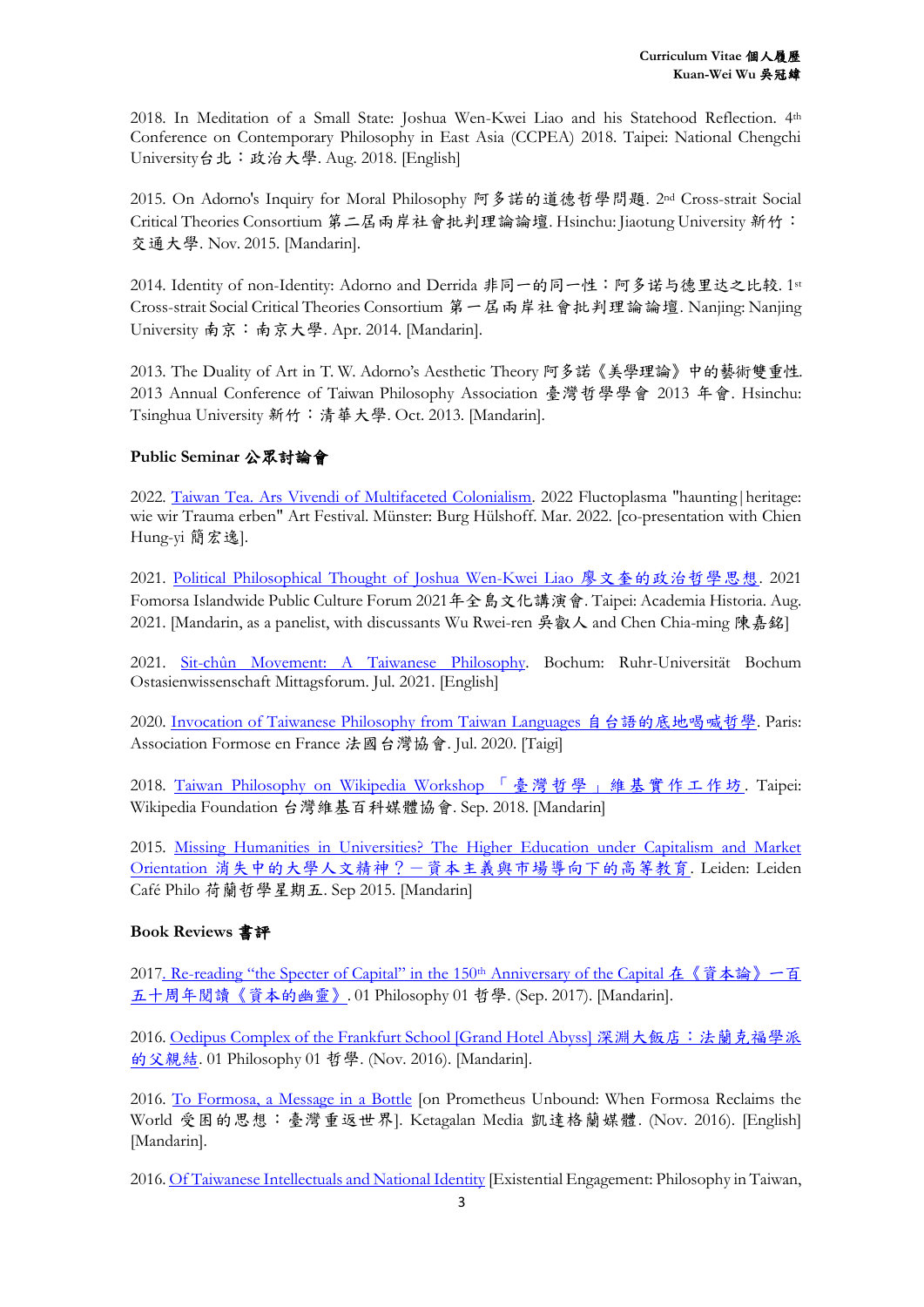the Japanese Era. & Ethnicity 存在交涉:日治時期的臺灣哲學, Nation, and the Modern State: Rethinking Theory and Experience in Taiwan and China]. Ketagalan Media 凱達格蘭媒體. (Jul. 2016). [English] [Mandarin].

2016. [Bringing Marx Back In](https://philomedium.com/blog/79622) [Karl Marx's Economic and Philosophic Manuscripts of 1844 馬克思 1844 年政治經濟學手稿]. Philosophy Medium 哲學新媒體. (Feb. 2016). [Mandarin].

2016[. Neighbor of China,](https://ketagalanmedia.com/2016/02/24/book-review-neighbor-of-china-taiwan/) Taiwan. Ketagalan Media 凱達格蘭媒體. (Feb. 2016). [English] [Mandarin].

2016. [Hannah Arendt's On Human Condition](https://www.philomedium.com/blog/79441?fbclid=IwAR2fyqjPsfagRiShOUTmhpBC31pRnO8JO1phDMLX0eD5Robwl6QB9-GYO78) 鄂蘭:人的條件. Philosophy Medium 哲學新媒體. (Feb. 2016). [Mandarin].

2015. [Arendt and Adorno: Political and Philosophical Investigations](https://philomedium.com/blog/79192) 鄂蘭與阿多諾:政治與哲學 [的探究](https://philomedium.com/blog/79192). Philosophy Medium 哲學新媒體. (Apr. 2015). [Mandarin].

## **Art and Culture Critics** 文化藝術評論

2014[. Return of the Specters: 2014 International Documentary Festival](http://888.org.tw/ArtCritic/article1022.html) 鳳甲美術館─2014 台灣國際 [錄像藝術展「鬼魂的迴返」](http://888.org.tw/ArtCritic/article1022.html). E-Art Magazine 藝周刊. (Nov. 2014). [Mandarin].

2014. [Retrospective of the White Terror: 2014-1949](http://888.org.tw/ArtCritic/article944.html) 不被看見的角落呢喃─ 紅字團 2014-1949. E-Art Magazine 藝周刊. (Aug. 2014). [Mandarin].

2014. Metaphors [of Violence in Thrillers: The Shining, Shutter Island, and](http://888.org.tw/ArtCritic/article930.html) Soul 驚悚電影中的暴力 [隱喻:鬼店、隔離島、失魂](http://888.org.tw/ArtCritic/article930.html). E-Art Magazine 藝周刊. (Jul. 2014). [Mandarin].

2014. Jean Baudrillard-[Photography and Password](http://888.org.tw/ArtCritic/article910.html)「布希亞—攝影•密碼」. E-Art Magazine 藝周 刊. (Jun. 2014). [Mandarin].

2014. [Cannibalism in Artworks](http://888.org.tw/ArtCritic/article892.html) 舌尖上的人俎─淺談藝術中的食人文化. E-Art Magazine 藝周刊. (May. 2014). [Mandarin].

2014. [March 18: The Sunflower Movement](http://888.org.tw/ArtCritic/article872.html) 三月十八·太陽花. E-Art Magazine 藝周刊. (Apr. 2014). [Mandarin].

2014. [Near from the Distance: Fredo M. Fraile](http://888.org.tw/ArtCritic/article874.html) 靠近最遠的距離─弗萊勒個展. E-Art Magazine 藝 周刊. (Apr. 2014). [Mandarin].

2014. Museum of Democratic Martyr Cheng Nan-Rong [自由之火的殉難者](http://888.org.tw/ArtCritic/article844.html)─ 鄭南榕紀念館. E-Art Magazine 藝周刊. (Feb. 2014). [Mandarin].

2013. Walter Womacka and Socialist Realism in DDR 沃瑪卡─[東德社會寫實主義](http://888.org.tw/ArtCritic/article800.html). E-Art Magazine 藝周刊. (Dec. 2013). [Mandarin].

#### **Feuilleton** 專欄

2022. [: Selected Readings of Taiwanese Philosophers: Joshua Wen-Kwei Liao](https://opinion.udn.com/opinion/story/6685/5978304): 台灣哲學家選讀— —[廖文奎](https://opinion.udn.com/opinion/story/6685/5978304). Watchout! Philosophy Forum 沃草烙哲學. (Sep. 2021). [Mandarin]

2021. To Create [Taiwanese Languages should be a Mandate: Selected Readings of Taiwanese](https://opinion.udn.com/opinion/story/6685/5732940?fbclid=IwAR0aSGc0vRouHMeopOE1SBpxip5HmwEnU_yw428G7RemsngLGRi7JXyRrFY)  Philosophers: Hung Yao-hsün [創造台人的言語也算是一大使命:台灣哲學家選讀](https://opinion.udn.com/opinion/story/6685/5732940?fbclid=IwAR0aSGc0vRouHMeopOE1SBpxip5HmwEnU_yw428G7RemsngLGRi7JXyRrFY)——洪耀勳.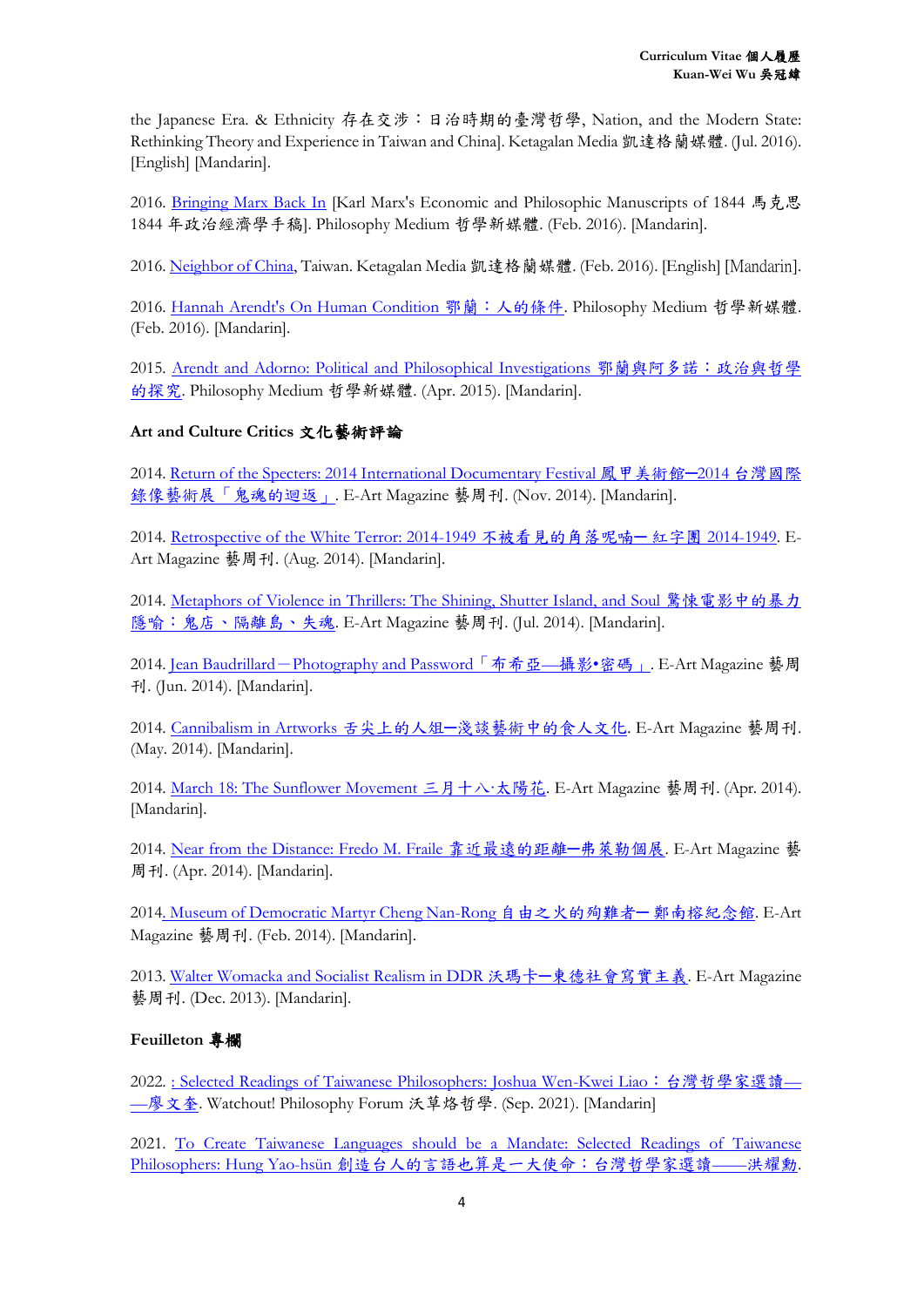Watchout! Philosophy Forum 沃草烙哲學. (Sep. 2021). [Mandarin]

2021[. Why cultural identification matters? Selected Readings of Taiwanese Philosophers: Lin Mosei](https://opinion.udn.com/opinion/story/6685/5505864) 文 [化認同為何重要?台灣哲學家選讀](https://opinion.udn.com/opinion/story/6685/5505864)——林茂生. Watchout! Philosophy Forum 沃草烙哲學. (Jun. 2021). [Mandarin]

2021. Joshua Wen-Kwei Liao (1905 – [1952\): A Founding Theorist of Taiwanese Independence.](https://taiwaninsight.org/2021/04/12/joshua-wen-kwei-liao-1905-1952-a-founding-theorist-of-taiwanese-independence/) Taiwan Insight. (Apr. 2021). [English]

2017. [In Meditation of a Small State: On Swiss Historian Werner Kaegi](https://www.hk01.com/%E5%93%B2%E5%AD%B8/84209/%E5%B0%8F%E5%9C%8B%E7%9A%84%E7%90%86%E5%BF%B5-%E9%87%8D%E6%96%B0%E5%B4%9B%E8%B5%B7%E9%82%84%E6%98%AF%E7%99%BE%E5%BB%A2%E5%BE%85%E8%88%88) 小國的理念:瑞士史學家 [Werner Kaegi.](https://www.hk01.com/%E5%93%B2%E5%AD%B8/84209/%E5%B0%8F%E5%9C%8B%E7%9A%84%E7%90%86%E5%BF%B5-%E9%87%8D%E6%96%B0%E5%B4%9B%E8%B5%B7%E9%82%84%E6%98%AF%E7%99%BE%E5%BB%A2%E5%BE%85%E8%88%88) 01 Philosophy 01 哲學. (Apr. 2017). [Mandarin].

2017. [Window on China: The China Institute of the Goethe University](https://www.hk01.com/%E5%93%B2%E5%AD%B8/69348/%E6%B3%95%E8%98%AD%E5%85%8B%E7%A6%8F%E7%9A%84%E4%B8%AD%E5%9C%8B%E4%B9%8B%E7%AA%97) Frankfurt 德國的中國之窗 [:法蘭克福大學中國研究所](https://www.hk01.com/%E5%93%B2%E5%AD%B8/69348/%E6%B3%95%E8%98%AD%E5%85%8B%E7%A6%8F%E7%9A%84%E4%B8%AD%E5%9C%8B%E4%B9%8B%E7%AA%97). 01 Philosophy 01 哲學. (Feb. 2017). [Mandarin].

2015. [Beitou: Home of the Shaman.](https://ketagalanmedia.com/2015/11/26/beitou-home-of-the-shaman/) Ketagalan Media 凱達格蘭媒體. (Nov. 2015). [English].

2015. [Dadaocheng: 1920s Cosmopolitan Taipei.](https://ketagalanmedia.com/2015/10/30/dadaocheng-1920s-cosmopolitan-taipei/) Ketagalan Media 凱達格蘭媒體. (Oct. 2015). [English].

2015[. On Adorno's Autonomy: Reconstruction of Moral Philosophy on](https://philomedium.com/blog/79146) Ruins 廢墟中重建的政治倫 理─[對阿多諾「自主性」的反思](https://philomedium.com/blog/79146). Philosophy Medium 哲學新媒體. (Feb. 2015). [Mandarin].

2014. [Anti-democracy in Democracy: On Authoritarian Personality](https://whogovernstw.org/2014/10/03/kuanweiwu1/) 民主政治中的反民主因子─淺 [談「權威性人格」](https://whogovernstw.org/2014/10/03/kuanweiwu1/). Who governs Taiwan? 菜市場政治學. (Oct. 2014). [Mandarin].

#### **Compilation** 編譯

2019. [A Republic of Discussion: Habermas at Ninety](https://www.mplus.com.tw/article/2740) 一個議論的共和—哈伯馬斯九十歲祝壽文. MPlus+ 云閱讀. (Jul. 2019). [Mandarin].

2019 C[hina's Influence & American Interests: Promoting Constructive Vigilance](https://www.pourquoi.tw/author/t4tw/) 中國影響與美國利 [益:提高建設性警惕](https://www.pourquoi.tw/author/t4tw/). Pourquoi.tw 報呱 (Dec. 2019, as Co-translator). [Mandarin]

2017. [German Philosophy Has Finally Gone Viral. Will That Be Its Undoing?](https://www.hk01.com/%E5%93%B2%E5%AD%B8/139599/%E5%BE%B7%E5%9C%8B%E5%93%B2%E5%AD%B8%E5%AE%B6%E7%B5%82%E6%96%BC%E6%88%90%E7%82%BA%E5%AA%92%E9%AB%94%E7%B4%85%E4%BA%BA%E4%BA%86-%E9%80%99%E6%9C%83%E6%98%AF%E5%A3%9E%E4%BA%8B%E5%97%8E) 德國哲學家終於成為 媒體紅人了 [這會是壞事嗎?](https://www.hk01.com/%E5%93%B2%E5%AD%B8/139599/%E5%BE%B7%E5%9C%8B%E5%93%B2%E5%AD%B8%E5%AE%B6%E7%B5%82%E6%96%BC%E6%88%90%E7%82%BA%E5%AA%92%E9%AB%94%E7%B4%85%E4%BA%BA%E4%BA%86-%E9%80%99%E6%9C%83%E6%98%AF%E5%A3%9E%E4%BA%8B%E5%97%8E). 01 Philosophy 01 哲學. (Dec. 2017). [Mandarin].

2016. [Philosopher under the White Terror](https://philomedium.com/report/79694) 白色恐怖下的哲學家. Philosophy Medium 哲學新媒體 . (Aug. 2016). [Mandarin].

2016. Interview mit Peter Trawny: "Die Situation ist unerträglich"海德格「黑色筆記本」編者彼 得‧[塔夫尼:情況難以忍受](https://www.mplus.com.tw/article/1073). MPlus+ 云閱讀. (Mar. 2016). [Mandarin].

2015. Anthropology becoming Philosophy[《食人族的形上學》:人類學遇上哲學](https://philomedium.com/report/79385). Philosophy Medium 哲學新媒體. (Nov. 2015). [Mandarin].

2015. [The Monkhood of the Left](https://philomedium.com/report/79247) 左派的高僧大德. Philosophy Medium 哲學新媒體. (Jul. 2015). [Mandarin].

2015. [Can We criticize Foucault as a Neoliberalist?](https://philomedium.com/report/79206) 傅柯是不是新自由主義者?. Philosophy Medium 哲學新媒體. (May. 2015). [Mandarin].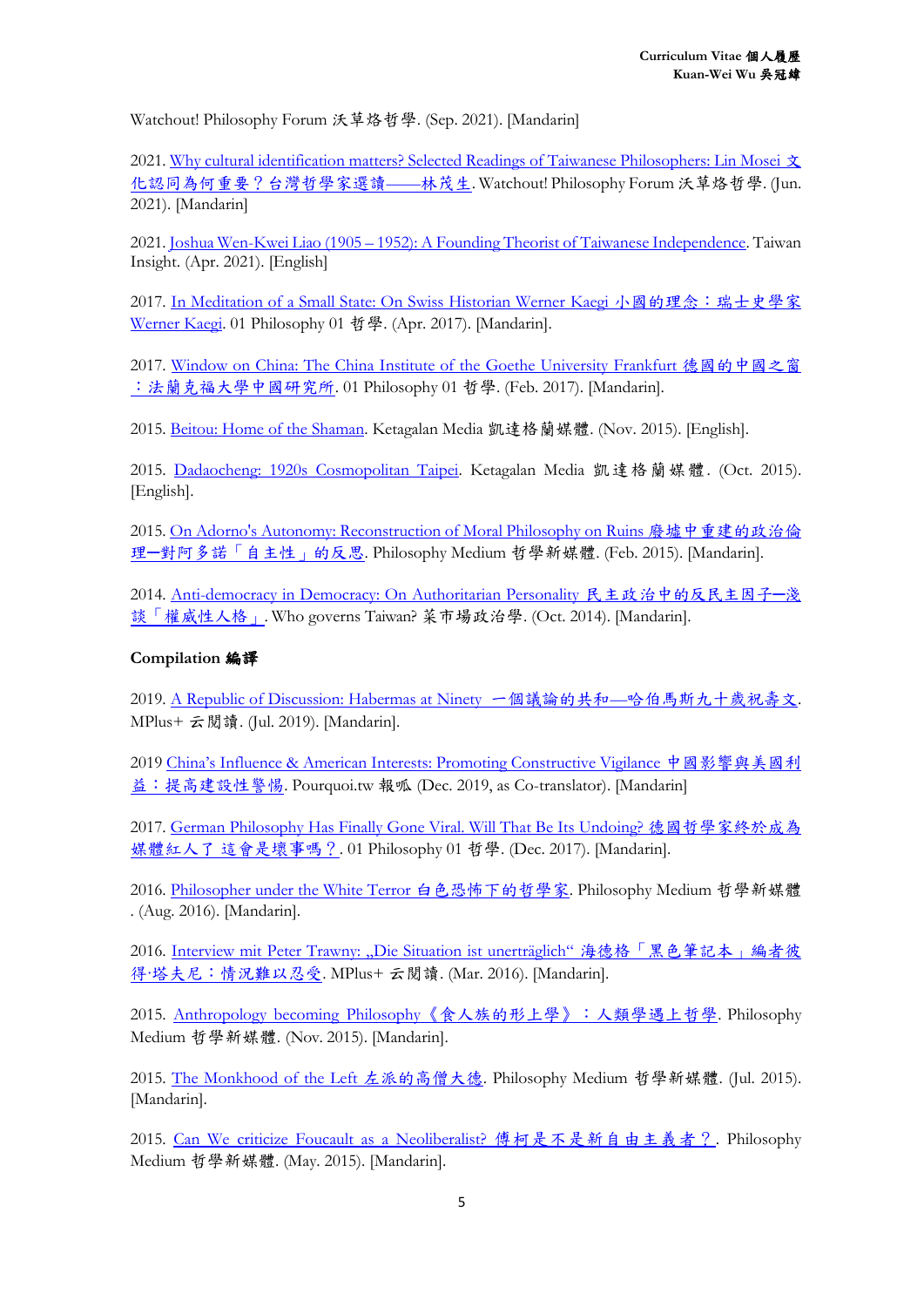2015. [Hannah Arendt on the Higher Education](https://philomedium.com/report/79152) 鄂蘭談「大學之道」. Philosophy Medium 哲學新 媒體. (Mar. 2015). [Mandarin].

2015. [Philosophy of Social Science for the Graduate Student](https://philomedium.com/report/67801) 社會科學的研究者需要哲學. Philosophy Medium 哲學新媒體. (Jan. 2015). [Mandarin].

#### **Working Experiences** 工作經歷

Research Assistant 研究助理, "Taiwanese Philosophy Promotion and Education Policy", [https://motp2020.blogspot.com/\)](https://motp2020.blogspot.com/) 臺灣文化部研究計畫「臺灣哲學教育推廣計畫」. 2020-2021.

**Research Assistant** 研究助理, Academia Sinica Research Programme "Taiwanese Philosophy and the Existential Movement, the Japanese Era" (2017-2019, [https://twphilo.blogspot.tw/\)](https://twphilo.blogspot.tw/) 中央研究院 研究計畫「日治臺灣哲學與實存運動」2018-2020.

**Research Assistant** 研究助理, Institutum Iurisprudentiae, Academia Sinica 中央研究院法律研究 所. 2018-2020.

Research Assistant 研究助理, Institute of European and American Studies, Academia Sinica 中央 研究院歐美研究所. 2015-2017.

Research Assistant 研究助理, on Project "Development of Creative Industries at Local Counties" 地方文創產業發展:國家發展委員會委託研究案 , Centre of Innovation and Creativities, National Chengchi University 臺灣政治大學創新與創造力發展中心. 2013-2015.

**Research Assistant** 研究助理, on Project "Human Resources in Creative Industries" 文創產業發 展人力資源:文化部委託研究案, Taiwan Culture-Creative Development Foundation 臺灣文創發 展基金會. 2013.

#### **Public Engagement** 公共參與

**Project Manager** 執行企劃, Taiwaner Salon 歐台聲, 2020-.

**Public Seminar Coordinator** 講座活動召集人, Taiwan Verein in Deutschland 德國台灣協會, 2020/21.

海外二二八紀念活動 2022

Public Seminar Coordinator 講座活動召集人, The World Federation of Taiwanese Associations 世界台灣同鄉會聯合會, 2021.

曹永和的隱藏文本紀錄片放映及線上講座 2021

台灣文化協會海外紀念紀錄片放映及線上講座 2021

**Public Seminar Coordinator** 講座活動召集人, Association Formose en France 法國台灣協會, 2020/21.

海外二二八紀念活動 2021 with 德國台灣協會 Taiwan Verein in Deutschland

**Teaching Assistant Volunteer** 課程助教志工, Chilin Foundation 慈林教育基金會 Sociopolis Class 政治社會運動研修班, 2018.

**Project Manager** 執行企劃, Lectures of Frankfurters' Life 法蘭克福在地生活講座, 2017.